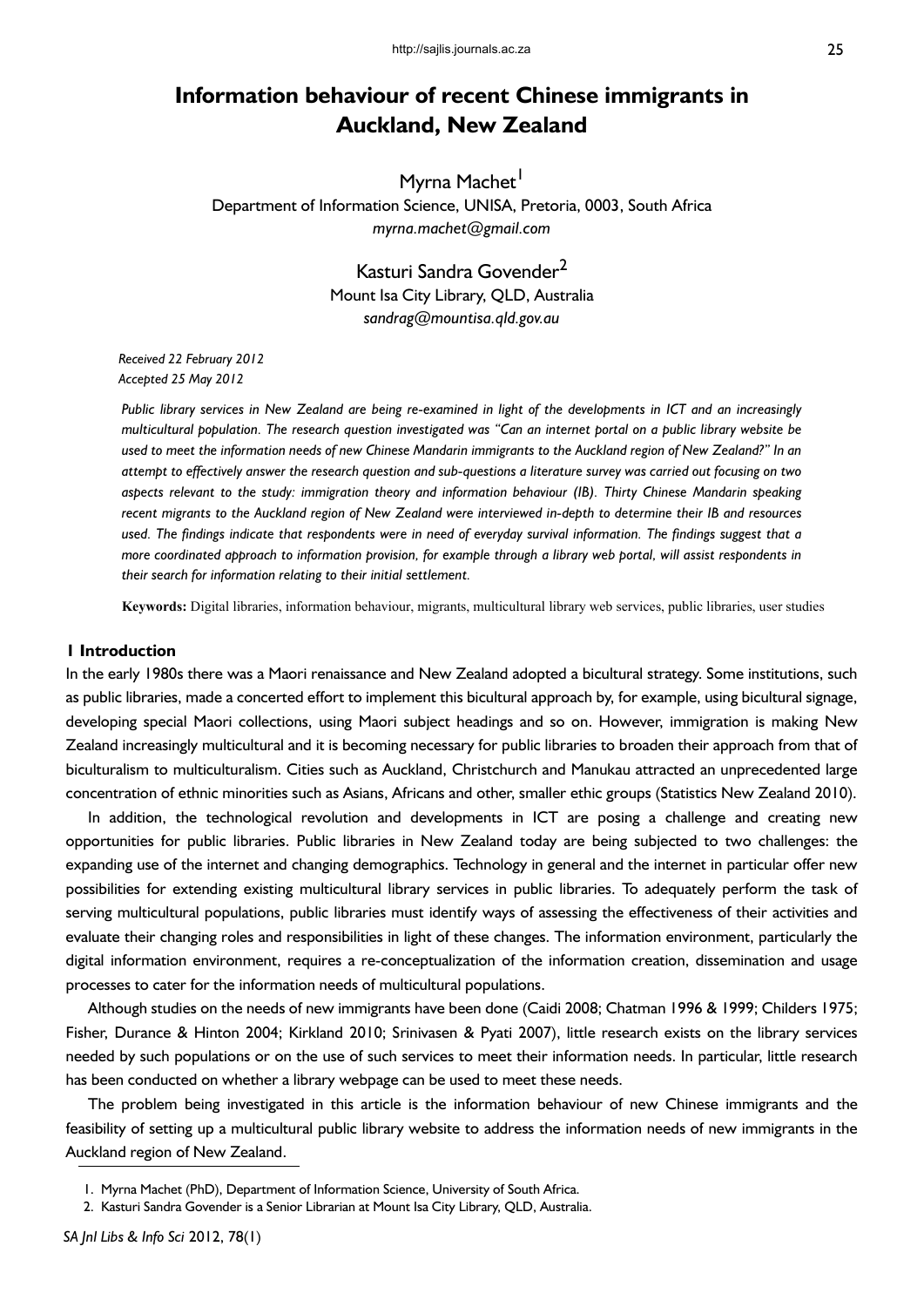### **2 Research question**

There are two research questions discussed in this article:

- 1. What is the information behaviour of new Chinese immigrants to New Zealand?
- 2. What is the role of the public library in meeting the needs of these new Chinese immigrants?

### **3 Literature overview**

In the following section the literature reviewed will be briefly outlined.

## 3.1 Immigration

Immigration necessitates adapting to new economic, social, and cultural conditions. The immigration process is dynamic and can best be understood as a process with various stages. A newcomer in the first stage is likely to have pressing needs for information that will contribute to his/her survival. As the immigrant becomes accustomed to the adopted country, finds his/her place in society and contributes economically and socially to its welfare, different needs may arise in the intermediary stage such as the need for belonging more fully and becoming an active citizen, for example, political participation, civic duties and cultural celebrations (Papillon 2002:4-5). The implications are that immigrants' information needs tend to become more diverse and individual in the last stage, as established migrants. Learning to overcome many systematic barriers to equal participation can be viewed as a common process for all immigrants at this stage. New immigrants also have particular social, cultural and work environments.

New immigrants may not have a fully developed social network upon their arrival into their host or adopted country, or may have one that is not adequate in size, density and strength to help facilitate their transition. As immigrants become established over a period of time, their social networks' characteristics may evolve and change, reflecting their interactions with the environment. Moreover, differences between the first, second and third generations of immigrants may widen as the first generation may be at increased risk of lower occupational status, higher underemployment, higher poverty and so on. First generation immigrants may also be more inclined to maintain transnational relationships in the form of friendships and kin networks with people from their country of origin (Papillon 2002:3-4).

New migrants need the following information on arrival: language (information about training, translation, and interpretation services), employment information (including job-searching skills and special services to foreign-trained professionals), housing information, information about making connections in the community (including connections to professional associations, volunteer opportunities, mentoring and community organisations), information about the new country's culture and orientation to life. Later in the settlement process migrants need health, employment and educational information as well as political information and current events (news about country of origin as well their adopted country), language-learning information (including information about ESL programmes and materials), information about identity construction (becoming a New Zealander, for example) and cultural and religious events (Caidi 2008).

Understanding the stages of immigrants' adaptation to the host country, their differing environments and the situations they face can elicit findings about how and whom they approach in order to find information to solve their everyday problems and the role of the public library in meeting these needs. There may be barriers to the use of public libraries and services by new migrants. These may include: i) institutional barriers, for example, opening hours, availability of library services, staff attitudes, rules and regulations; ii) personal and social barriers, for example, basic literacy skills, low income and low self esteem; iii) environmental barriers, for example, physical access, remote areas, and isolation and iv) perception barriers, for example a sense of isolation, educational disadvantage, relevance of libraries to one's need, and lack of knowledge about existing facilities and services (Hare 2009:5). It is important to determine whether the above barriers impact on migrants and their willingness and ability to source information from the public library to meet their information needs.

The traditional function of the public library system is to provide services and resources in a variety of media to serve the educational, informational, recreational and cultural needs of its community irrespective of age. In the digital age public libraries are democratizing institutions that allow free access to information that may otherwise be available only to the privileged. The LIANZA report on the future of public libraries in New Zealand (2006:14-15) states that 'demographic changes will continue to impact on public libraries and test the planning capacity and the flexibility of the sector'. It highlights social changes such as migration and the changing ethnic mix and internal population flows leading to growing and declining communities.

### 3.2 Multiculturalism and digital libraries

Two of the main challenges faced by public libraries are multiculturalism as a result of increased immigration and ICT developments. Globalization has increased the exchange of goods and ideas between countries in all parts of the world. It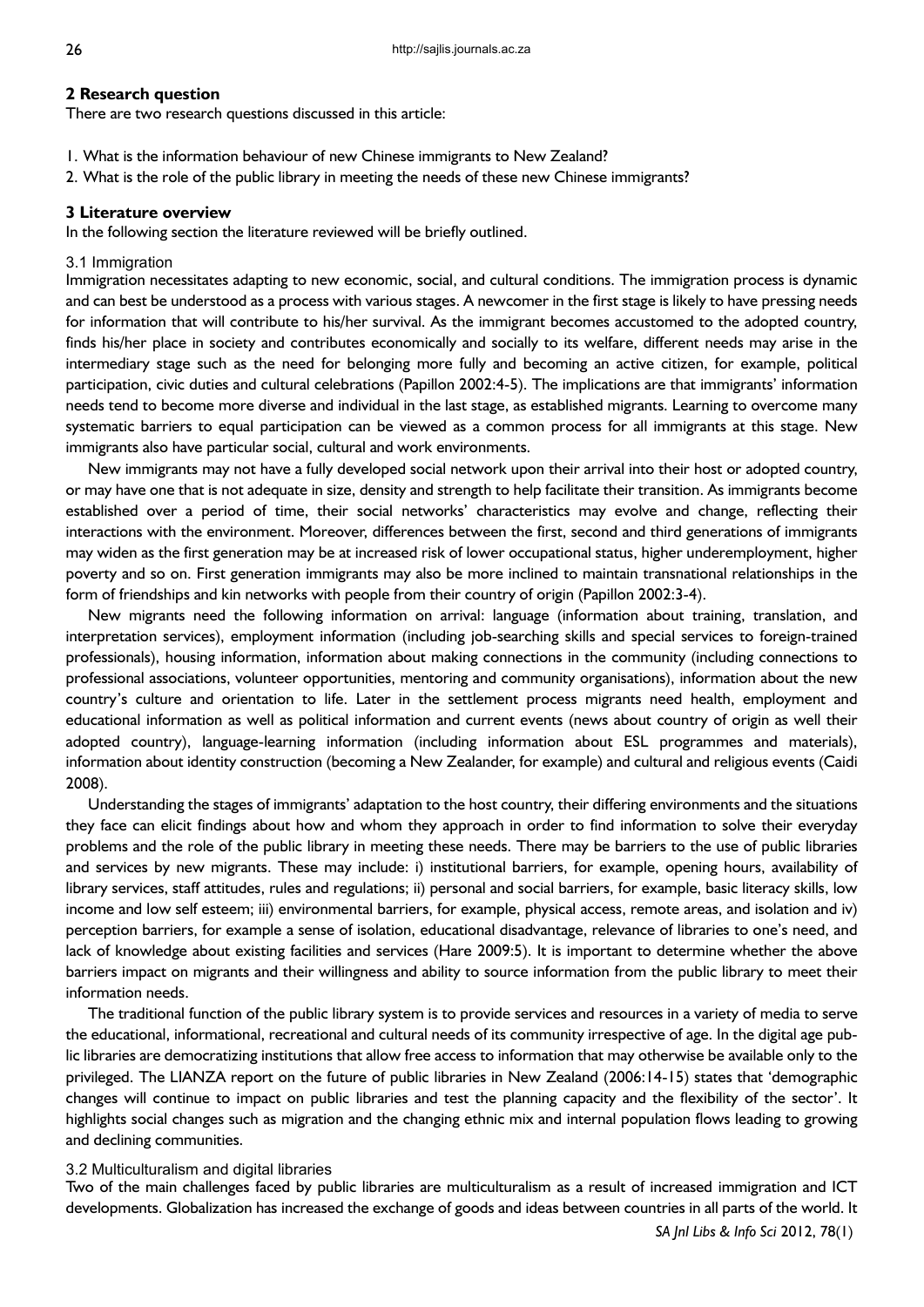is probably the strongest, international force for change in our society today. Srinivasen and Pyati (2007:1737) note that online environments provide a space for immigrant communities to articulate diverse and hybridized imaginations of home. The authors state further that this helps transcend the concept of globalisation and the apparent local/global contradiction in immigrant online behaviour. While local environments remain important, immigrant information behaviour is not merely confined to local contexts.

Global information environments are more and more ubiquitous. Digital libraries are institutions that have grown due to the rapid advancements in ICT. Thorhauge (2010:3) maintains that the need for strategies and the development of different models for the exploitation of knowledge resources vary from country to country and no one model can be termed the right one. The traditional public library is developing into a learning and inclusive community centre with digital service as part of the programme. He (2010:4) asserts further that the organization of digital libraries will depend on how traditional the library structure is, how the country's educational system is organized, how the information infrastructure is organized as well as technological and socio-cultural aspects. For example, in some countries free and equal access to information as a public service is a longstanding tradition, whereas in other countries this is not the case.

In the knowledge society, libraries' challenge is to create structured access to the mass of information which increases exponentially and is much bigger than the library's own collection. In addressing its challenges New Zealand public libraries need to look at new options offered by ICT such as multicultural websites. Globalisation has made countries more multicultural and less homogeneous, especially in countries with high levels of immigration such as Australia, Canada, the USA and New Zealand. ICT has provided challenges as well as opportunities for public libraries. Public libraries in some countries, such as Australia and Canada, are using freely available internet technologies to create and maintain multicultural library websites. New Zealand has a bicultural approach to public library service provision and has made limited use of library websites thus far.

Many public libraries provide materials in other languages besides the official language(s) of the country. However, budget limitations and difficulties involved in acquiring materials in other languages prevent most libraries from developing significant collections. Since most libraries in developed countries now have internet access and provide web-based resources for their patrons, they are able to provide access to significant online collections that are of interest to people who speak other languages. Furthermore, the current level of multicultural e-content on the web has exponentially increased the potential for libraries to provide multicultural library services and access to information and e-content in other languages. One of the main roles for libraries in providing this type of service is to evaluate and provide links to an appropriate selection of e-content. Lo Bianco, Cunningham and McCombe (2010:6) suggest that through the internet multicultural websites for culturally and linguistically diverse migrant communities can be created.

The ever-changing landscape of the information environment presents a diverse range of new digital technologies and information challenges. A recent addition is the introduction of Open Source Software (OSS) via the internet. It is important for information professionals to be informed of new and free software opportunities in order to leverage the relevant contextual benefit for the library communities served. Web based solutions in OSS include integrated library management systems (ILMS), library portals and portlets, digital libraries, institutional repositories, open archives harvesting, e-learning, content management, knowledge management, open URLs, social software for blogs, wikis, RSS, federated searching and so on. Some freely available basic (OSS) software that libraries may use include: 1) Ubuntu, a solution for libraries who need to upgrade from outdated Windows 2) Firefox, an alternative for Internet Explorer that offers safer browsing and many plug-ins are available 3) Open Office, which is similar to Windows Office but allows for editing capabilities 4) Thunderbird or Gmail for e-mails with free add-ons and 4) Songbird, which is used to play audio and video files (Breeding 2009:22-25). The benefit of OSS for libraries is that it can be adapted to meet the specific requirements of small language communities in a cost effective way using freely available internet software and cloud technology.

#### 3.3 Information behaviour (IB)

There are different approaches to understanding human information behaviour, namely, the cognitive, social, socialcognitive and organizational approaches. The cognitive models are important in understanding the users' intrinsic motivation in the search process, whereas the social models are useful in understanding the user in his/her search for information using different sources. The cognitive models are therefore important in the design of information systems whereas social models are useful in understanding the user in his/her search for information using information systems.

Wilson's (1999) general model of IB views IB as an individualistic and problem solving process. The model incorporates features of other IB models, reflecting the various approaches such as elements of Belkin (1980); Dervin (1999); Kuhlthau (2005) (cognitive approaches); Chatman (1985, 1996 & 1999); Pettigrew (1998 & 1999); Tuominen and Savolainen (1997) (social approaches), but places emphasis on the contextual and situational aspects of the user. This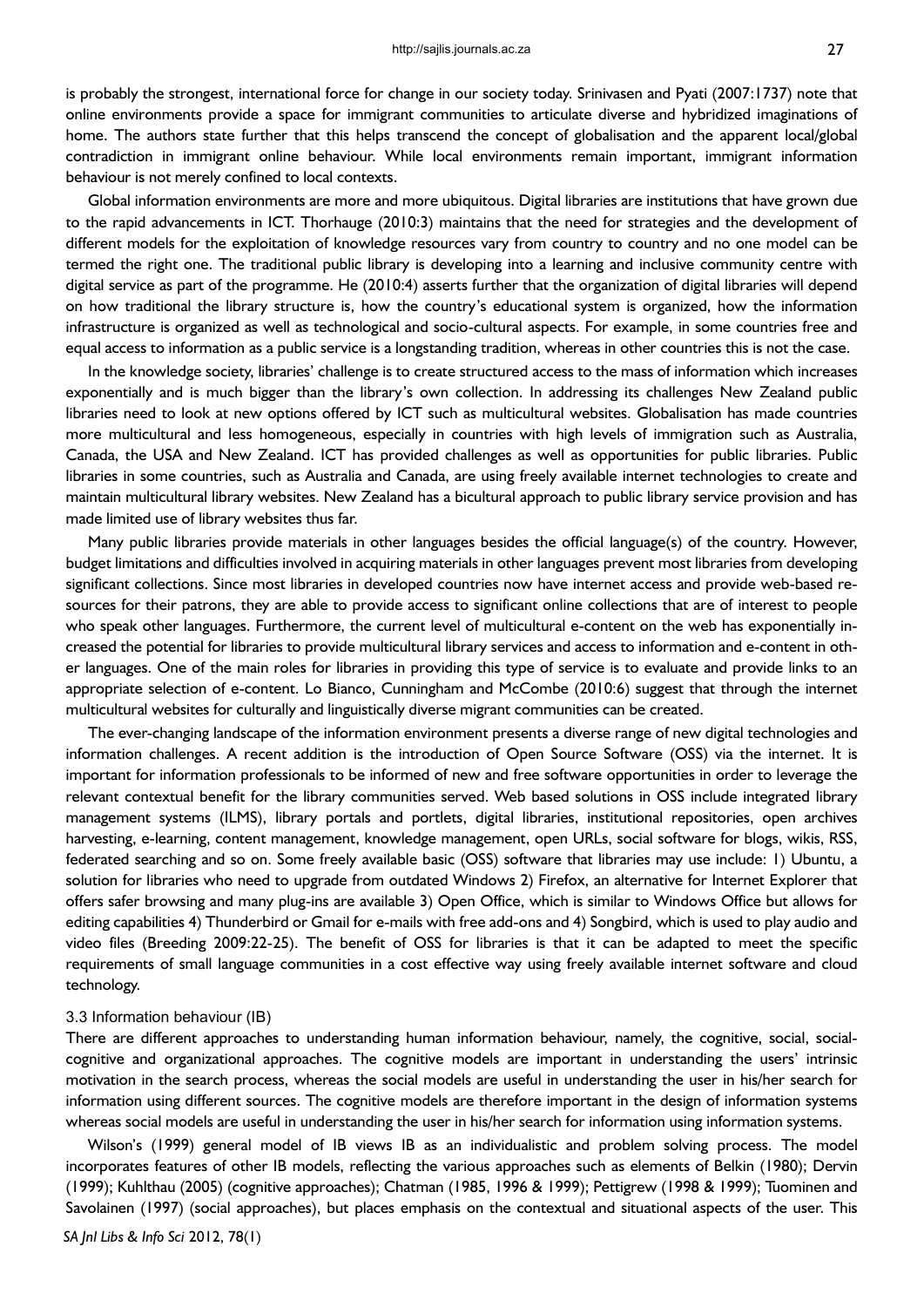approach allows for flexibility in examining IB effectively. From a library perspective it is imperative to examine IB multidimensionally in order to design systems that will meet the information needs of users effectively and efficiently.

The cognitive approach emphasises that information seeking forms an important and integrated part of problem solving (Bates 1979; Belkin 1990; Belkin, Oddy & Brooks, 1982; Dervin 1983; Dervin & Foreman-Wernet 2003; Ellis 1989; Ingwersen 1992 & 1996; Kuhlthau 1993). It affects the quality of a given task and its solution. Implicit in most of the studies is the assumption that the information seeker is an individual. The cognitive approach therefore seeks to illuminate the mental activity entailed in individuals as they seek and use information to resolve a particular problem.

The social approach focuses primarily on the study of the effect that social factors have on IB (Chatman 1985; Pettigrew 1999; 2000; Tuominen & Savolainen 1997)*.* This approach assumes that the study of IB cannot be considered in terms of isolated individuals or outside a specific context, but should take into account the social contexts and conditions, interactions and discourse through which human-information interaction occurs. This approach views the person as someone who lives and acts in a certain context*,* rather than as a user of information systems and services.

Most of the earlier models, for example Dervin (1983), represent IB as a sequential progression entailing the following sequence: the individual experiences an information need; goes out to seek information; finds it and solves the need for information. However, Wilson (1999:267) remarks that 'feedback loops must exist within all models, since progression towards a goal is hardly ever unproblematic'. This is similar to what Dervin (1992:70) and Pettigrew (1999) have observed, namely that information seekers do not follow a linear path nor is it always the optimal route. The implication is that the order of information seeking tasks may be reversed or convoluted and includes dead-ends, changes of directions, iterations, abandonment and beginning again.

The convergence of information and communication technologies is the major impetus driving the development of the information society. The most important feature of this is the large amount of information accessible instantly anywhere. According to Lievrouw (2001) cited in Meyer (2009:6) information technology not only forms an integral part of information contexts but also makes them more complex. The argument that information and communication technologies can become either bridges or barriers seems to be highly relevant today. A global view of ICT is that it connects one with one's own culture and with other cultures. It empowers one through access to information and education. ICT is an important means of providing access to information and communication and in doing so creates borderless societies. The discussion following is an example of how ICT can be incorporated into the understanding of IB.

3.4 Role of virtual information communities in meeting the needs of the user within specific contexts

Virtual communities according to Rheingold (1993:5) are the social aggregations that emerge as people interact over the internet. Such discussions or interactions are long enough to form human feelings or personal relationships in cyberspace. Virtual information communities are formed around interests ranging from hobbies to self-help issues, to scholarly and professional discourse or social networking. Based on data from a two-year study of three community networks, Fisher, Durrance and Unruh (2003) conclude that the internet has further facilitated the creation of effective information communities. It can be assumed that these virtual information communities help construct situations and contexts and are in turn constructed by situations and contexts. Research is needed to elucidate a framework to explore how this may guide the design of systems to support IB in the digital era. This creates challenges and opportunities for the information professional. The opportunity to package relevant digital information in an accessible format using a variety of channels such as websites, portals, portlets and cloud technology for example is prevalent today. The internet can be used as a platform to transmit information, data and messages using cloud computing technology. The cost of access may be passed on to users. The advantage of using Web 2.0 technology is that it can be used to create community knowledge and for activities such as storytelling and sharing experiences. Kirkland (2010: 35) states that there is a need for collaboration and relationship building in the use of newer technologies.

## **4 Research methodology**

The study was limited to Chinese migrants who spoke Mandarin and who had arrived in New Zealand in the period January 2009 to January 2010. Respondents who had immigrated in the last year were selected because research indicates that time spent in their new country may influence respondents' awareness of available information resources (Caidi 2008; Childers 1975; Fisher, Durance & Hinton 2004; Shoham & Kaufman Strauss 2008) and may also influence the type of information they need. New migrants also have a specific need for settlement information that is different to those migrants who have been living in New Zealand for more than a year. Creating a new identity, assimilating a new culture while preserving the old, succeeding in a foreign education system, acquiring a new language and developing the skills to function, work and communicate in a new society are all challenges facing new immigrants.

The method used to establish the IB of new Chinese immigrants was: a literature study and a survey using semistructured interviews. The study was cross sectional, that is, it took place at a particular point in time. A qualitative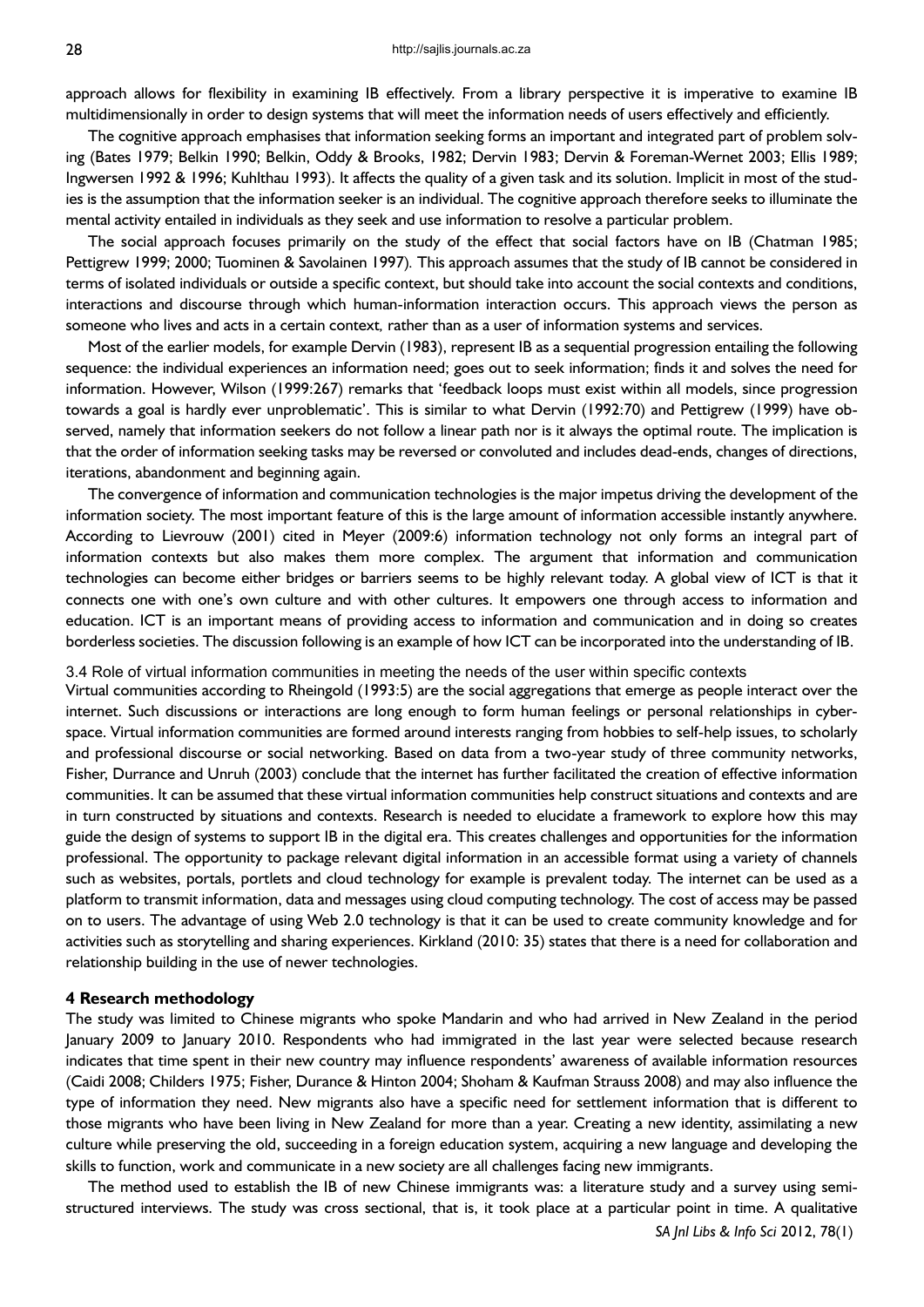research methodology was used because this method was more suited to understanding the complex IB of new migrants. In the survey, data were collected by means of one-on-one in-depth interviews in order to gain an understanding of each of the respondents' IB.

A stratified sample was necessary to ensure that the sample population was as homogeneous as possible. The heterogeneous immigrant population in New Zealand was stratified according to ethnicity, language and period of time in New Zealand. The respondents were thus drawn from the target population namely New Chinese migrants who spoke Mandarin and had migrated to New Zealand in the previous twelve months. The sample was also restricted to those who had migrated under the general skills and business investor category and who live in the Auckland region. Refugees were excluded from the survey population because it was assumed that their information needs would differ from those of immigrants.

The questionnaire design was based on issues identified as important in the literature survey with regard to IB. This determined the structure of the interview. Respondents could choose either the English or Mandarin questionnaire and a translator accompanied the researcher to translate when necessary. Thirty respondents were selected to participate in the study using the snowball method. The method was chosen for a combination of reasons, the most important being that research indicates that Chinese migrants are distrustful of strangers (Schouten 1996:4; Xinhua 2011) and thus could be reluctant to participate in a study unless they were introduced to the researcher by someone they knew. Data was collected on the following areas of enquiry: profile of the new migrant including demographic information; establishing the new migrant's information seeking habits and behaviour with regard to everyday information seeking; establishing the new migrant's use of the internet and information seeking habits with regard to the internet and Mandarin language websites.

## **5 Survey findings**

Respondents were interviewed in-depth about their information needs, information grounds and habits, their use of the internet for information seeking, their use of the public library and whether or not they would use a public library Mandarin language web portal for their information needs. The aim of the study was to answer the main research questions, that is, what the IB of new Chinese immigrants to New Zealand is and whether a public library portal can be used to meet these needs.

### 5.1 Demographic data

The findings relating to demographic data indicate that nine respondents were married and 21 unmarried. Sixteen respondents were between the ages 18 to 40 years and 14 respondents were over the age of 40. Only respondents 18 years and over were interviewed due to issues of informed consent. Ages had to be estimated based on physical appearance and occupation since it is considered offensive to ask Chinese people their age.

Respondents were selected on the basis that they were new migrants that had arrived in New Zealand less than a year ago. Nearly half of the respondents had spent between nine and 12 months while only four had spent less than three months in New Zealand. The majority of the sample had thus had some time to adjust to life in New Zealand.

Respondents were asked which country they came from because Mandarin and Cantonese are spoken in a number of countries. The responses indicated that nearly two-thirds (63%) came from Mainland China whilst the remainder came from Taiwan (20%), Malaysia (6.7%) and Singapore (10%). Country of origin will play a role in languages spoken and cultural characteristics. This may influence information seeking behaviour and habits and resources required to meet new migrants' information need

# 5.2 Employment

Five of the respondents were students and a similar number were retirees. Four of the respondents were homemakers*;* three were unemployed and a similar number were shop assistants. Two respondents were self-employed and the same number were volunteers. The remaining respondents were a cab driver, a fast food worker, an administrator and a cashier. The relatively high percentage of unemployed (10%) and the high percentage (20%) of respondents forced to take lower paying jobs than they were qualified for may be the result of the current economic recession.

#### 5.3 Fluency in English

New Zealand is an English speaking country where the majority of resources on the internet placed there by the New Zealand Government will be in English. It was therefore necessary to find out how fluent the respondents were in English and questions relating to this were included in the interview. Questions were included to gain an understanding of respondents' ability to read and understand English. This is important for a number of reasons:

• the inability to understand English would be a barrier to accessing vital settlement information via the internet and

*SA Jnl Libs & Info Sci* 2012, 78(1)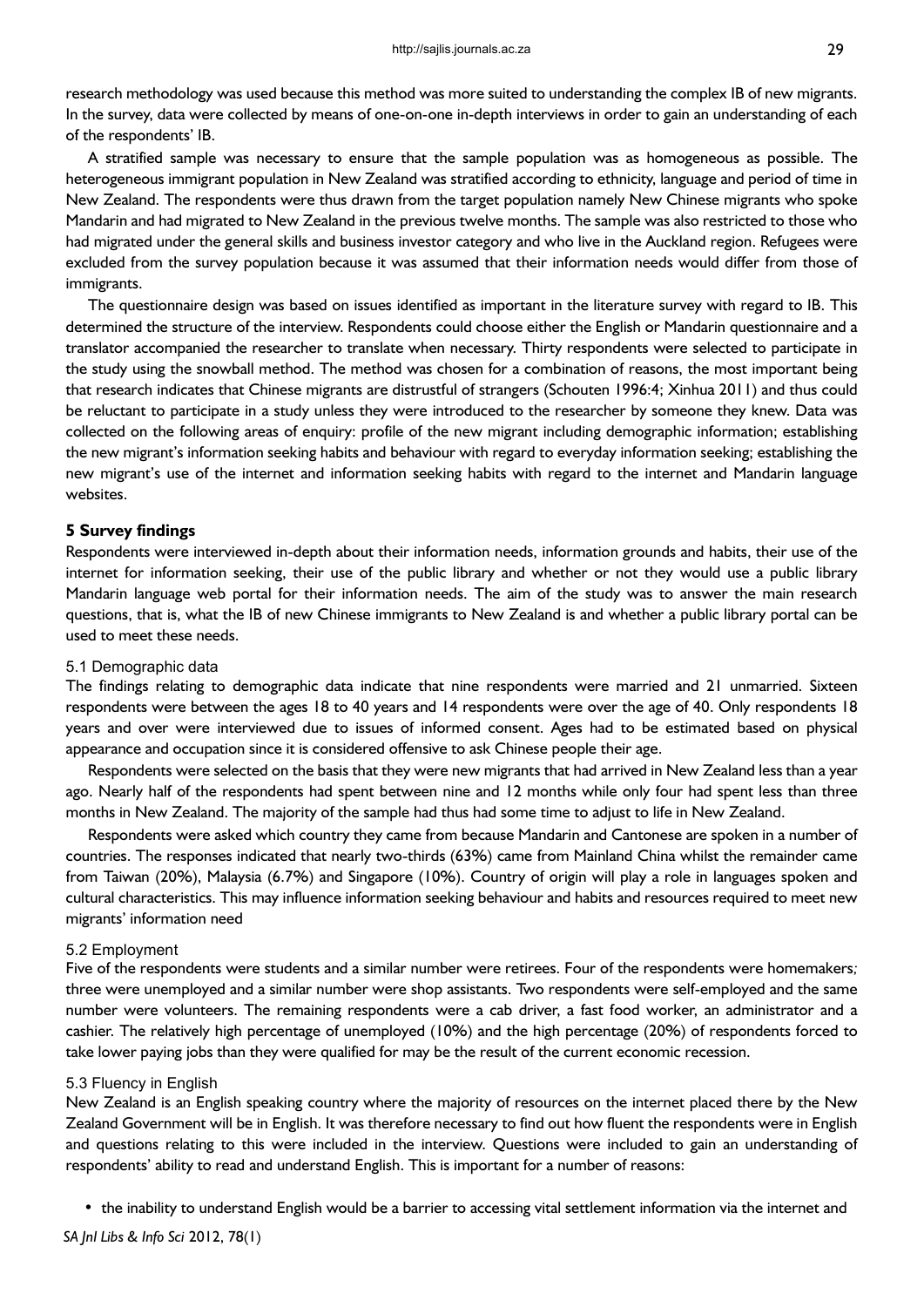would indicate a need for this information to be available in Mandarin; and

• research indicates that for effective searching the language abilities of the user should match that of the information retrieval system (Nantel, 2008).

In response to questions relating to the ability to read and understand English, respondents commented that they frequently used a print or electronic dictionary. This would indicate that they were able to decode the text but not necessarily to understand the content. In fact, all but four respondents indicated that they could read English but that their English language skills were limited.

|  |  | Table I Comprehension of written English |  |  |
|--|--|------------------------------------------|--|--|
|--|--|------------------------------------------|--|--|

| Level of comprehension | <b>Number</b>            | Percentage |  |
|------------------------|--------------------------|------------|--|
| Very well              | $\,$                     | $-$ %      |  |
| Well                   | $\overline{\phantom{a}}$ | $-$ %      |  |
| Average                | 9                        | 30 %       |  |
| Not well               | 17                       | 56.7%      |  |
| Not at all             | $\overline{4}$           | 13.3%      |  |
| Total                  | 30                       | 100%       |  |

The level of English language comprehension appeared to be very basic from the responses (see Table 1). Most of the respondents indicated that they were attending English language classes to improve their English.

It was noted that most respondents indicated that it was important to learn English in order to secure better paying employment and thirty per cent of the respondents had indicated they were looking to better their employment opportunities. Emigrants to New Zealand under the general skills category are required to pass an English reading, writing and comprehension test in order to satisfy immigration requirements. Although most have met the testing requirements, they still experience difficulties with English.

For those with limited English comprehension, searching databases and retrieval systems where the language used is English will be problematic. IR systems are designed on the basis that users will be able to specify their needs and obtain the results that precisely match their requests from the systems. For the respondents expressing their information needs in English would be an additional barrier to effective searching for resources where resources are presented in English.

It can be assumed that new immigrants with little or no understanding of English will encounter difficulties finding relevant information especially in their first year. This would indicate a possible role for public libraries to meet this need by making important settlement information available in Mandarin.

## 5.4 Use of the internet

All but one respondent used the internet. Frequency of internet use differed amongst older and younger respondents as well as between students, job seekers and older respondents. The internet was used by respondents for social networking, employment information, banking, on-line shopping, to read the news and to learn about local events.

| Category                                       | <b>Always</b> | <b>Very Often</b> | <b>Sometimes</b>         | Rarely                   | <b>Never</b>             |
|------------------------------------------------|---------------|-------------------|--------------------------|--------------------------|--------------------------|
| To share knowledge with the world, for example |               |                   |                          |                          |                          |
| through a blog, email, skype and facebook.     | 15(51.7%)     | 14(48.3%)         | $\overline{\phantom{a}}$ |                          | $\overline{\phantom{a}}$ |
| To get employment information                  | 16(55.2%)     | 13(44.8%)         | $\overline{\phantom{0}}$ | -                        | $\overline{\phantom{a}}$ |
| To do your personal banking                    | 18(62.1%)     | 9(31%)            | 2(6.9%)                  |                          | $\overline{\phantom{a}}$ |
| To learn about local events                    | 16(55.2%)     | 8(27.6%)          | 5(17.2%)                 | $\overline{\phantom{0}}$ | $\overline{\phantom{a}}$ |
| To read the news                               | 17(58.6%)     | $4(13.8\%)$       | 7(24.1%)                 | $\overline{\phantom{0}}$ | 1(3.4%)                  |
| To get educational material                    | 10(34.5%)     | 6(20.7%)          | 9(31%)                   | $2(6.9\%)$               | 2(6.9%)                  |

#### **Table 2** Reasons for using the internet

The percentages in the table above refer to the 29 respondents who stated that they used the internet (i.e. percentages are worked out where  $N=29$ ). All respondents indicated that they used the internet to get employment information. Twenty-five respondents (86%) indicated the need to get educational material. The need to up-skill, retrain and learn English was evident in responses to open questions. One of the most important needs of new immigrants is the need for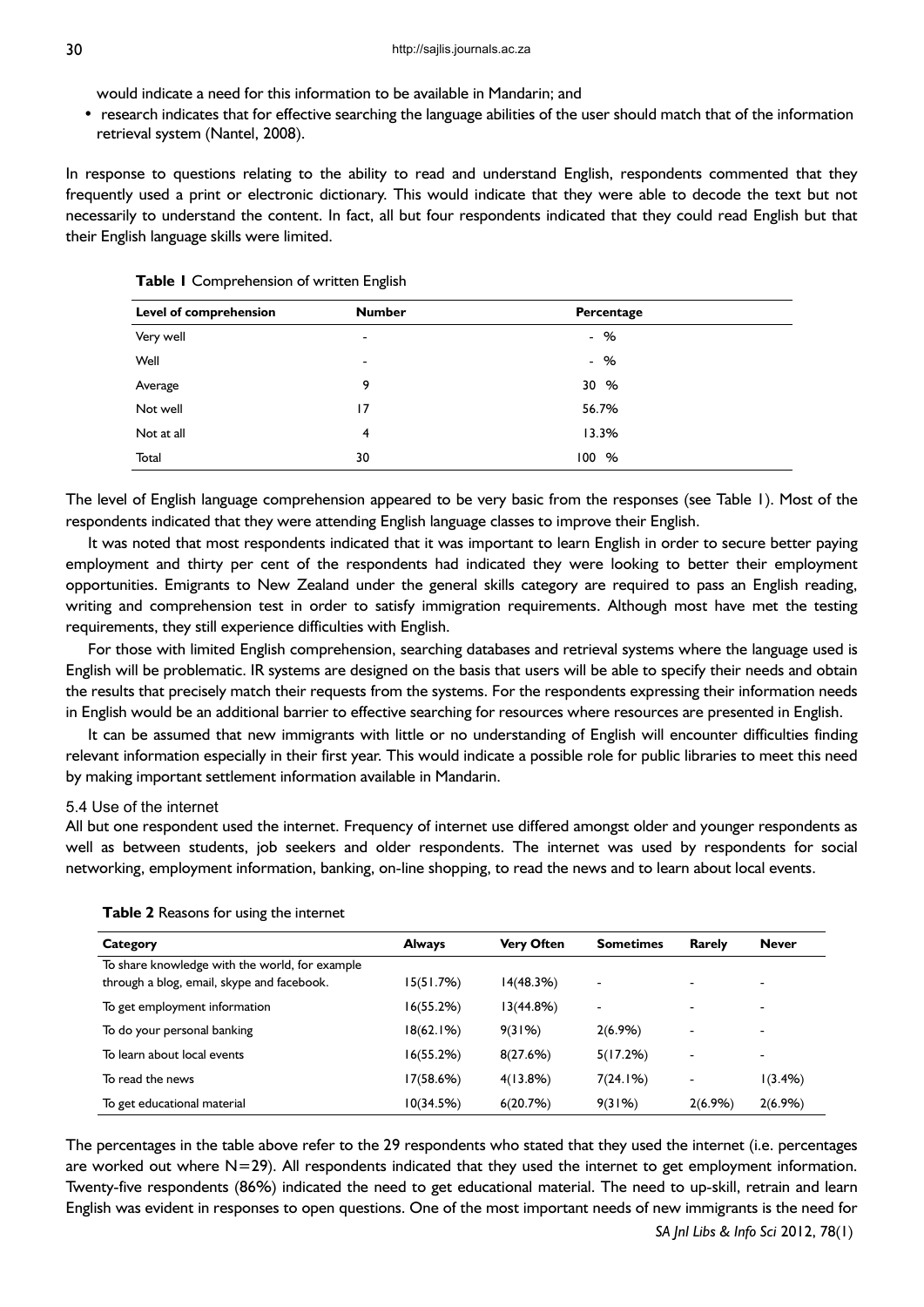employment and this was reflected in the findings. The economic recession and the difficulty in finding employment added to their need for relevant job related information. The findings indicate that the context and situation of respondents influenced their IB.

Categorizing respondents into two broad age groups when discussing hobbies and pastimes and sources consulted for recreational information assisted in explaining the influence of age on IB in terms of these two aspects.

| <b>Hobbies and Pastimes</b> | <b>Number of responses</b> | Frequency of use for age group |
|-----------------------------|----------------------------|--------------------------------|
| Fashion                     | 8                          | 50 %                           |
| Visiting friends            |                            | 43.8%                          |
| Photography                 | 3                          | 18.8%                          |
| Facebook/skype              | 14                         | 87.5%                          |
| Computer games              | 8                          | 50 %                           |
| Fitness and beauty          | 5                          | 31.3%                          |
| Internet shopping           | 6                          | 37.5%                          |
|                             | $Total = 16$               |                                |

**Table 3** Hobbies and pastimes of respondents (18 - 40 years)

Younger respondents used the internet for recreational information and also made extensive use of it for social networking sites, like Facebook and Skype, to meet their need for recreational information.

| <b>Hobbies and Pastimes</b> | <b>Number of responses</b> | Frequency of use for age group |
|-----------------------------|----------------------------|--------------------------------|
| Golf                        |                            | 35.7%                          |
| Sewing                      |                            | 21.4%                          |
| Home decorating             |                            | 21.4%                          |
| Cooking                     | 10                         | 71.4%                          |
| Reading on self-improvement |                            | 14.3%                          |
| Scrap-booking               |                            | 35.7%                          |
|                             | Total $=$ 14               |                                |

**Table 4** Hobbies and pastimes of respondents (40 years and older)

The answers to the question on pastimes and hobbies by the older respondents (ages 40 years and over) mentioned activities such as golf, sewing, home decorating, cooking, gardening, fishing, collecting, knitting, readings on selfimprovement, scrap-booking and so on.

All respondents indicated a need for recreational information in their home language Mandarin. This indicates that there is a need for public libraries to provide such information. All respondents used the local Chinese radio and newspaper as a source for Mandarin recreational information. Respondents were able to effectively source information in Mandarin from various sources including the internet. Respondents indicated that they had a greater need to access information relevant to their immediate survival needs rather than recreational information. Older respondents used family, friends, church or contacts in the Chinese community for social networking rather than internet based tools such as Facebook. Dervin (2005) identifies age as an important demographic factor which influences IB and this was reflected in the sources consulted to meet the recreational needs of respondents as indicated in Tables 3 and 4.

### 5.5 Public library usage

It was important to establish proximity to public libraries as research has shown that proximity to the public library is an important factor in usage (Boston Public Library 2010).

Twenty-three (76.7%) respondents indicated that the local public library was close to where they lived and seven (23.3%) respondents said that they did not have a public library nearby. It is possible that the creation of public library web portals to address the information needs of new migrants may alleviate the need to visit the public library in person as these sources would then be available via the internet. All the respondents were aware of the existence of public libraries and the proximity to their homes or place of work.

Most public libraries in New Zealand do not charge to use the internet except for certain services such as e-mail and the use of social networking sites. The question relating to whether the respondents knew of the free internet access to these sites at their local public library was asked to gauge respondents' familiarity with what is available at a public library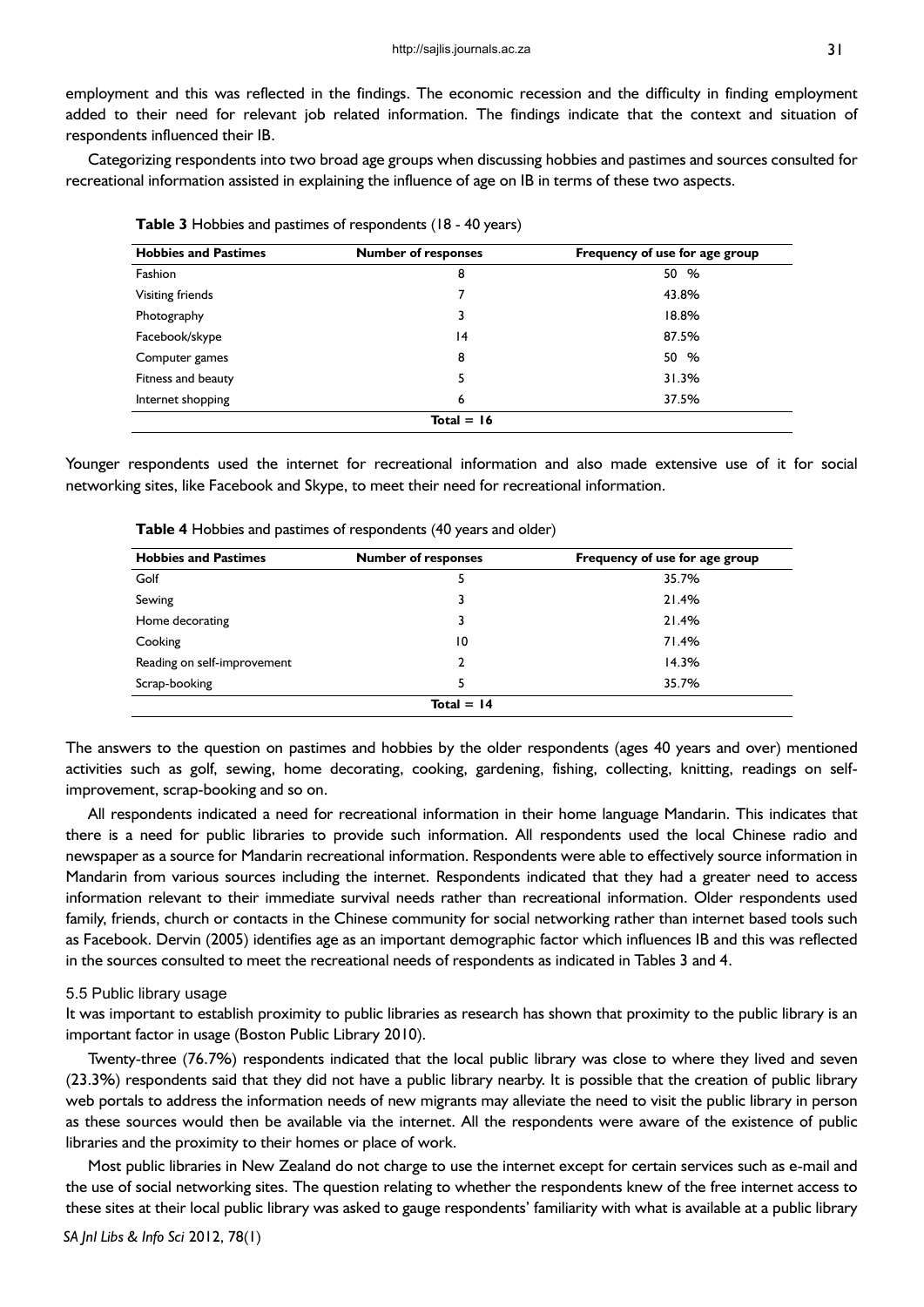and their willingness to use the public library and public library web pages more frequently if information was tailored to their specific needs.

Twenty (66.7%) respondents indicated that they did know that there was no charge for accessing certain internet sites using computers available at the public library while the remaining ten (33.3%) said that they were unaware of this. Most respondents had internet connection at home or could use the internet free at work or on campus. However, the fact that two-thirds (66.7%) of the respondents knew that certain sites could be accessed free at the public library indicates that they used the internet at the library and were aware of these sites irrespective of access elsewhere. This indicates that offering access to a broader range of free websites may be welcomed.

However, all respondents indicated that they would make more use of the internet if public libraries collated Mandarin language resources on their websites. All respondents also indicated that information would be useful if it was provided in both English and Mandarin. The same respondents also believed that their integration into New Zealand would have been easier if they had been directed to one web site for on-line resources to assist them in their initial settlement. It can be assumed from these responses that access to information sources relevant to new migrants in Mandarin via a public library portal would be a welcome and useful source of information. New migrants can use on-line public library resources without limitation during the opening hours of the library.

## **6 Conclusions and recommendations**

The findings indicate that demographic factors such as age, language, culture, employment and income played an important role in determining new immigrants' information needs and the sources of information used to meet these needs. This is similar to findings in other research such as that carried out by Dervin (2005); Hargittai (2003); Hargittai and Hinnant (2006). Respondents used a diverse range of both formal and informal resources to meet these needs.

Respondents in the study were familiar with the internet and used the internet to access resources in both English and Mandarin. An important finding of this study was that the information resources needed by new migrants were scattered and diverse and respondents often did not know where to look for the information they needed. Respondents tended to use a variety of sources to meet their needs for everyday survival information; these included both formal and informal channels for example talking to family and friends, radio, newspapers, television, and the internet. Information resources appeared to be scattered and dispersed as opposed to integrated and collated to meet the specific everyday information needs of respondents. This was evident in the provision of information by various departments to new migrants, for example Auckland Regional Migrant Services, Inland Revenue Department (IRD), Work and Income New Zealand (WINZ) and so on.

Based on this finding, it can be concluded that access to a multilingual site that collates and coordinates everyday survival information for new migrants would be useful. It is therefore recommended that New Zealand public libraries investigate this further and consider setting up such a site using freely available internet technologies such as open source software and cloud computing technology. This information, if presented on a parallel web portal in the language of migrants, will be a further advantage to the successful settlement of new emigrants.

#### **References**

Bates, M.J. 1979. Information search tactics. *Journal of the American Society for Information Science,* 30(4):205-214.

- Belkin, N.J. 1980. Anomalous states of knowledge as a basis for information retrieval. *The Canadian Journal of Information Science*, 5 (May):33-143.
- Belkin, N.J. 1990. The cognitive viewpoint in information science. *Journal of Information Science,* 16 (Feb):1-15.
- Belkin, N.J., Oddy, R. & Brooks, H. 1982. ASK for information retrieval. *Journal of Documentation*, 38:1-71(part 1) & 145- 164(part 2).
- Boston Public Library. 2010. Public use measures. [Online]. http://bpl.org/finances/BPLMeasures03312010.pdf Accessed on 23 January 2010.
- Breeding, M. 2009. The advance of computing from the ground to the cloud. *The Systems Librarian*, Nov/Dec:22-25.
- Caidi,N. 2008. *Information practices of ethno-cultural communities*. Toronto: Centre of Excellence for Research on Immigration and Settlement.
- Chatman, E. A. 1985. Information, mass media and the working poor*. Library and Information Science Research,* 7:97-113.
- Chatman, E. A. 1996. The impoverished life-world of outsiders. *Journal of the American Society for Information Science,*  47(March):193-206.
- Chatman, E. A 1999. A theory of life in the round. *Journal of the American Society for Information Science,* 50:207-217.
- Childers, T. 1975. *The information poor in America*. Metuchen, NJ: Scarecrow Press.
- Dervin, B. 1983. An overview of sense-making research: concepts, methods and research to date*.* [Unpublished]. Paper presented at the international communication association annual meeting. Dallas, Texas, USA.
- Dervin, B. 1992. From the mind's eye of the user: the sense-making qualitative-quantitative methodology. In: Glazier, JD. & Powell, RR. (eds). *Qualitative research in information management*. Englewood, CO: Libraries Unlimited, pp. 61-84.